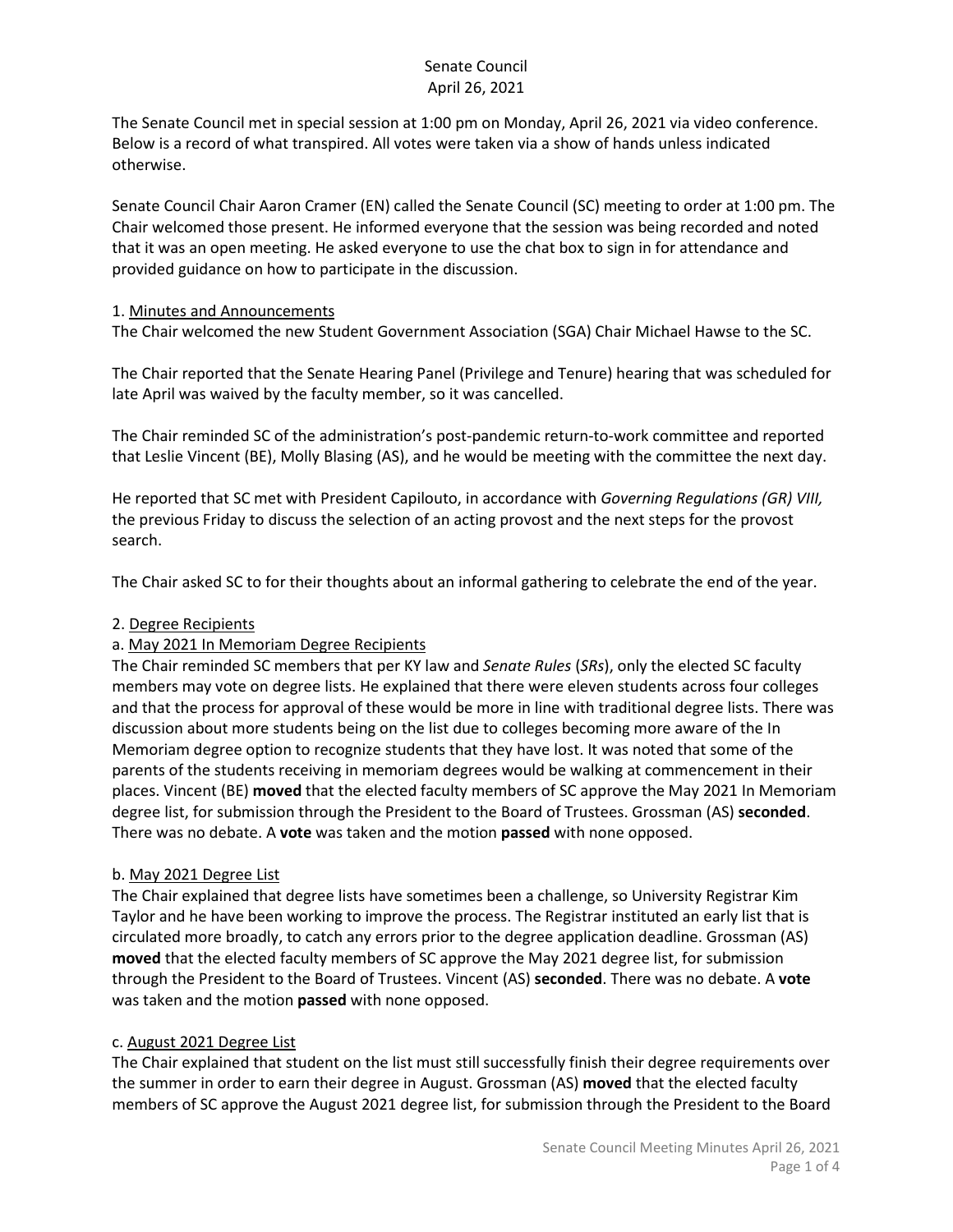of Trustees. Oltmann (CI) **seconded**. There was no debate. A **vote** was taken and the motion **passed** with none opposed.

## 3. Committee Reports

a. Senate's Academic Programs Committee (SAPC) - Leslie Vincent

i. Proposed New USP BS/MS Geological Sciences

SAPC Chair Vincent (BE) described the proposed new USP between BA/BS Geological Sciences and MS Geological Sciences. There were no questions. The Chair stated that the **motion** on the floor was a recommendation from the SAPC that the University Senate approve the establishment of a new University Scholars Program: BA/BS Geological Sciences and MS Geological Sciences, in the Department of Earth and Environmental Sciences within the College of Arts and Sciences. Because the motion came from committee, no **second** was required. There was no debate. A **vote** was taken and the motion **passed** with none opposed or abstained.

## ii. Proposed Significant Change to DSW Social Work

SAPC Chair Vincent (BE) described the proposed significant change to DSW Social Work. There were no questions. The Chair stated that the **motion** on the floor was a recommendation from the SAPC that the University Senate approve the significant change to the DSW: Doctorate of Social Work, within the College of Social Work. Because the motion came from committee, no **second** was required. There was no debate. A **vote** was taken and the motion **passed** with none opposed.

The Chair again thanked Vincent and the other members of the SAPC for all their hard work this year. He added that he neglected to call for approval of minutes earlier but would do so at the end of the meeting.

## b. Senate's Academic Organization and Structure (SAOSC) – Zack Bray, Chair

#### i. Proposed New Center for the Environment

SAOSC Chair Bray (LA) described the proposed new Center for the Environment. There was clarification from Epidemiology and Preventive Medicine and Environmental Health Chair Erin Haynes that the new center would be under the Vice President for Research and that it is intended to be hub for research with limited instructional efforts. She explained that the proposed center would be used an umbrella to connect numerous environmental groups on campus. There was also clarification that there would be no HR prime faculty in the unit. The Chair stated the **motion** on the floor was a recommendation from the SAOSC to endorse the proposed new Center based on its administrative structure and approve the proposed new Center for the Environment based on its academic merits. Because the motion came from committee, no **second** was required. The Chair asked if there was any debate.

Grossman (AS) **moved** to separate the motion into two motions, one to endorse the organizational structure and the other to approve the academic content. Blonder (ME) **seconded**. There was no debate. A **vote** was taken and the motion **passed** with four in favor, two opposed, and one abstained.

The Chair stated the **motion** on the floor was a recommendation from the SAOSC to endorse the administrative structure of the proposed new Center for the Environment. Because the motion came from committee, no **second** was required. There was no debate. A **vote** was taken and the motion **passed** with none opposed and one abstained.

The Chair stated the next **motion** on the floor was a recommendation from the SAOSC to approve the proposed new Center for the Environment based on its academic merits. Because the motion came from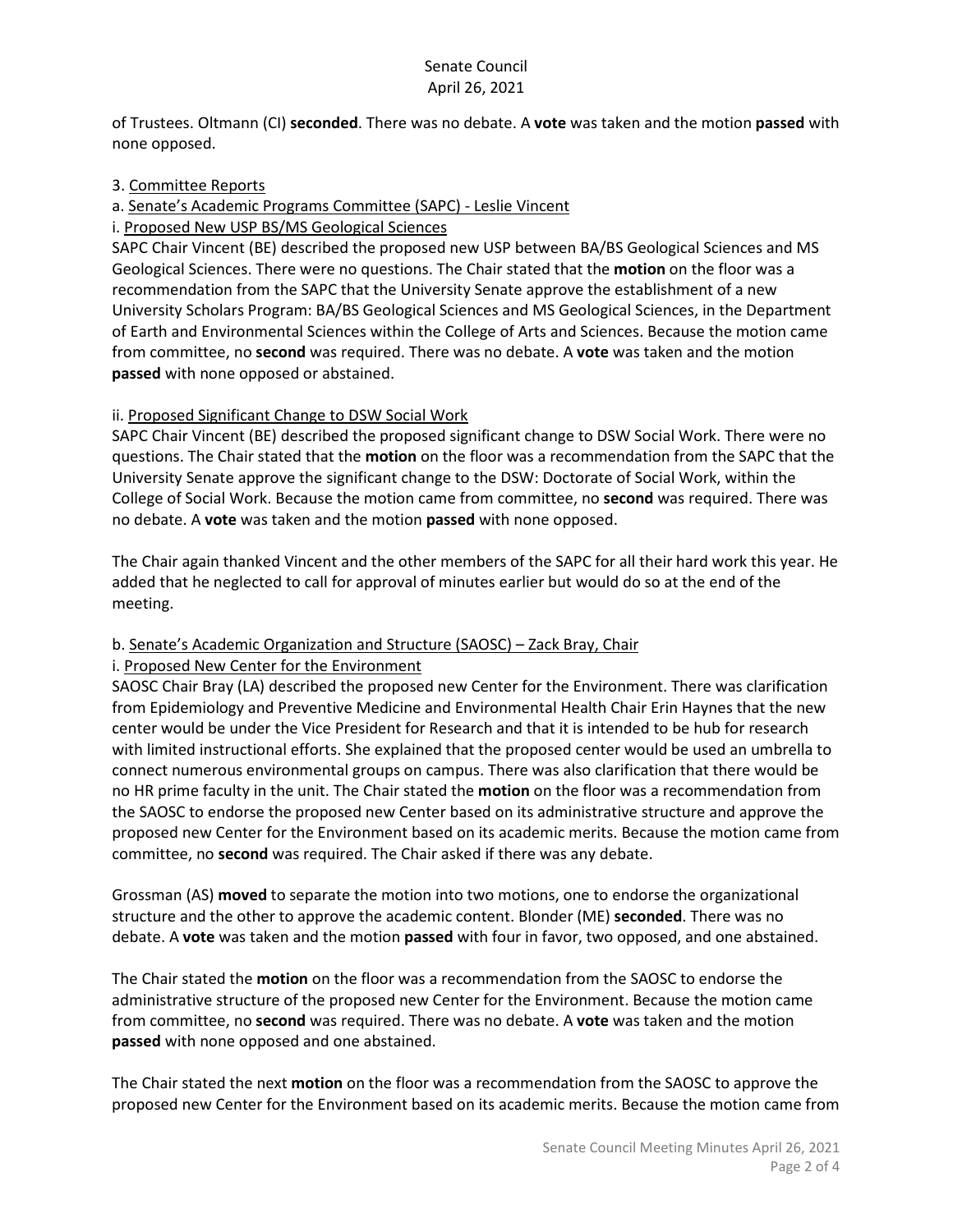committee, no **second** was required. There was no debate. A **vote** was taken and the motion **passed** with none opposed and one abstained.

c. Senate's Admissions and Academic Standards Committee (SAASC) - Jennifer Bird-Pollan, Chair i. Update on Activities

SAASC Chair Bird-Pollan (LA) explained that SAASC completed all program requests and asked for input on remaining questions on their to-do list which included:

- 1. Student credit-hour load during summer semester. SAASC will continue working on the issue.
- 2. Granting credit for prior learning. SAASC will not consider this issue until hearing from the ad-hoc committee that is looking at prior learning.
- 3. Better defining credit hours according to meeting times. SAASC needs more input from a larger group before considering the issue.
- 4. Absences for student organization trips. SAASC intends to leave the language as it is and not consider the issue further.

SC shared their input and Bird-Pollan said that she would be sharing it with SAASC.

4. Request for Input on Western Interstate Commission for Higher Education (WICHE) Interstate Passport Program - Associate Vice President for Student Success and Chief Enrollment Officer Christine Harper

Associate Vice President for Student Success and Chief Enrollment Officer Christine Harper described the WICHE Interstate Passport program. She explained that the program would allow students who are transferring with this credential to another member institution would be recognized as having completed all lower-division general education requirements prior to transfer, regardless of course titles and credits. Both UK Core and Undergraduate Council (UC) expressed support for the program and suggested that SC provide feedback. She noted benefits of the program for students and University.

The Chair asked SC to provide their feedback. There was discussion about the struggle to balance accessibility and transferability with the importance of courses that make an education at UK distinctive. There was clarification that WICHE will not interfere with online degree completion programs at UK. It was noted that although the program does not currently include many research universities, many are in talks about joining WICHE. Harper reported that she will be working on a formal WICHE proposal over the summer and thanked everyone for their feedback.

5. Proposed Change to *Senate Rules (SR) 4.1.1* ("Application for Admission and Readmission") – Associate Vice President for Student Success and Chief Enrollment Officer Christine Harper Dean of Undergraduate Admissions Scott McDonald described the proposed change to *Senate Rules (SR) 4.1.1* ("Application for Admission and Readmission"). He explained that the use of a condensed form for students who had not been enrolled for up to two semesters and had not earned credit at another institution was approved on a temporary basis for Spring 2021 and Fall 2021. Because the change was found to be beneficial, Undergraduate Admissions requested that the change be made permanent. There was clarification about the language being added. Bird-Pollan (LA) **moved** to recommend that the University Senate approve the requested change to *Senate Rules 4.1.1.* Grossman (AS) **seconded**. There was debate about clarifying the language.